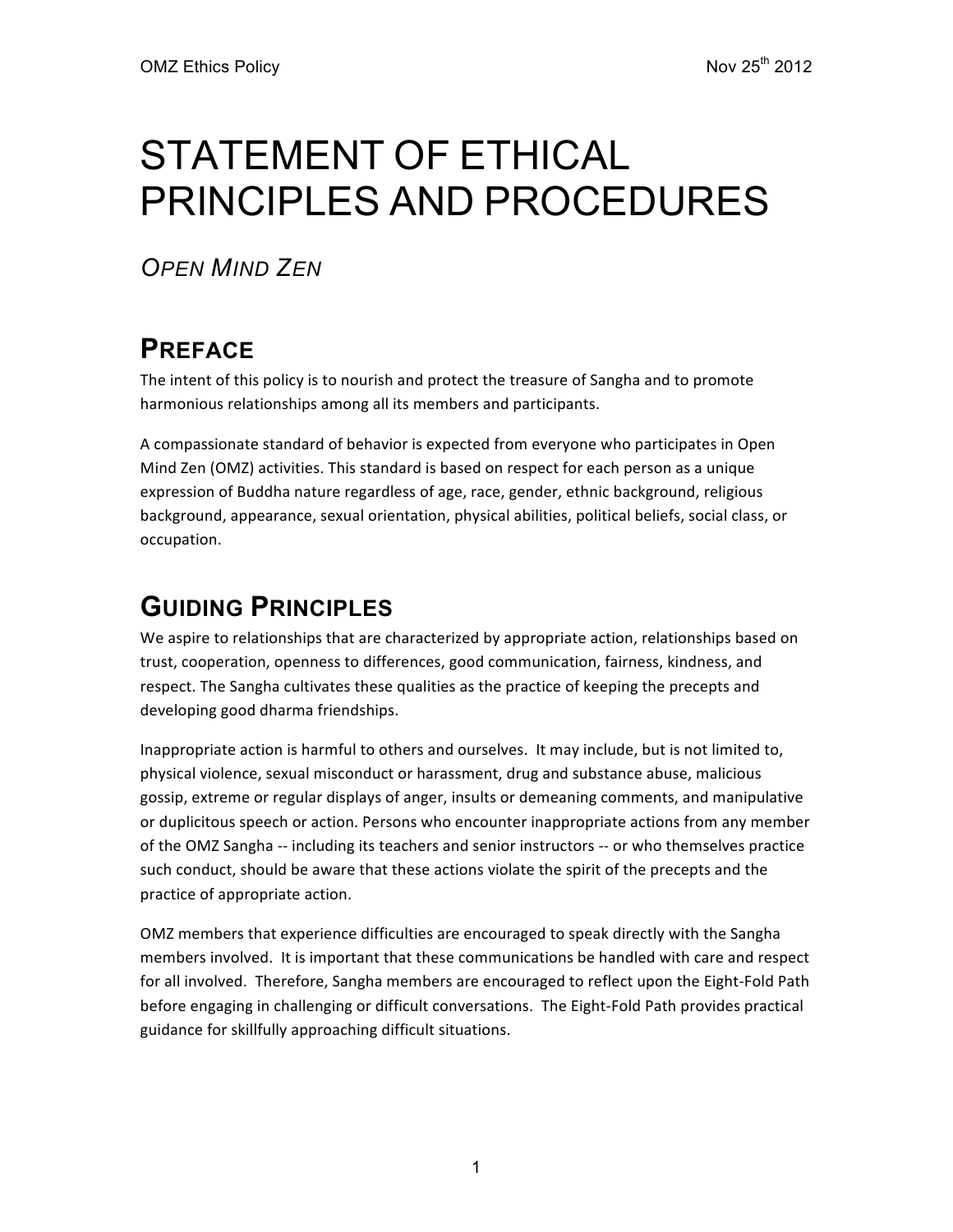### **EIGHT-FOLD PATH**

- 1. Skillful view. What is your view of the situation? Describe it as clearly, factually, and concretely as possible. What might be missing from your viewpoint? How are your emotions affecting your view?
- 2. **Skillful intention.** What is your highest intention for the resolution of this situation? Consider your intentions for yourself, the "offending" member, and the Sangha. Is your intention consistent with the precepts?
- 3. Skillful speech. How will you talk about this situation with others?
- 4. **Skillful action.** What action are you willing to take to resolve this situation? Is immediate action required, or a more thoughtful, measured approach appropriate?
- 5. **Skillful livelihood.** How might this situation impact your home or work life?
- 6. **Skillful effort.** What are you trying to do or affect in this situation? How are you going about it? Is it aligned with your vows for liberating all beings?
- 7. **Skillful mindfulness.** What might you not be aware of or know about? How might you use this situation to expand your own awareness?
- 8. **Skillful concentration.** How can you bring focus, energy, wisdom, and care to this situation?

By reflecting deeply upon the Eight-Fold Path, everyone concerned has the opportunity to put the situation in the context of practice and the dharma.

## **POLICIES AND GUIDELINES**

#### *STUDENT / STUDENT RELATIONSHIPS*

Relationships between students are not directly regulated by this policy. However, Open Mind Zen Center strives to create a safe and inviting environment for all of its members. Consistent with this, students are encouraged to treat one another with fairness, kindness, and respect. Further, we wish to allow new students and visitors time to acclimate to the Center and the practice. Therefore, it is expected that existing students will not date or otherwise form intimate relationships with new students until after the new student has been a member for at least one month. Should difficulties arise between students, the Reconciliation procedures described later in this document are available to help mediate disputes and facilitate constructive change.

#### *TEACHER / STUDENT RELATIONSHIPS*

A teacher at OMZ is anyone involved in an official instructional capacity. This includes the Head Sensei and the teachers and/or assistant teachers designated by the Head Sensei to serve as an instructor or mentor for newer students. Anyone serving in an official leadership position at OMZ, such as a Member of the Board of Directors, shall be held to the same standard of conduct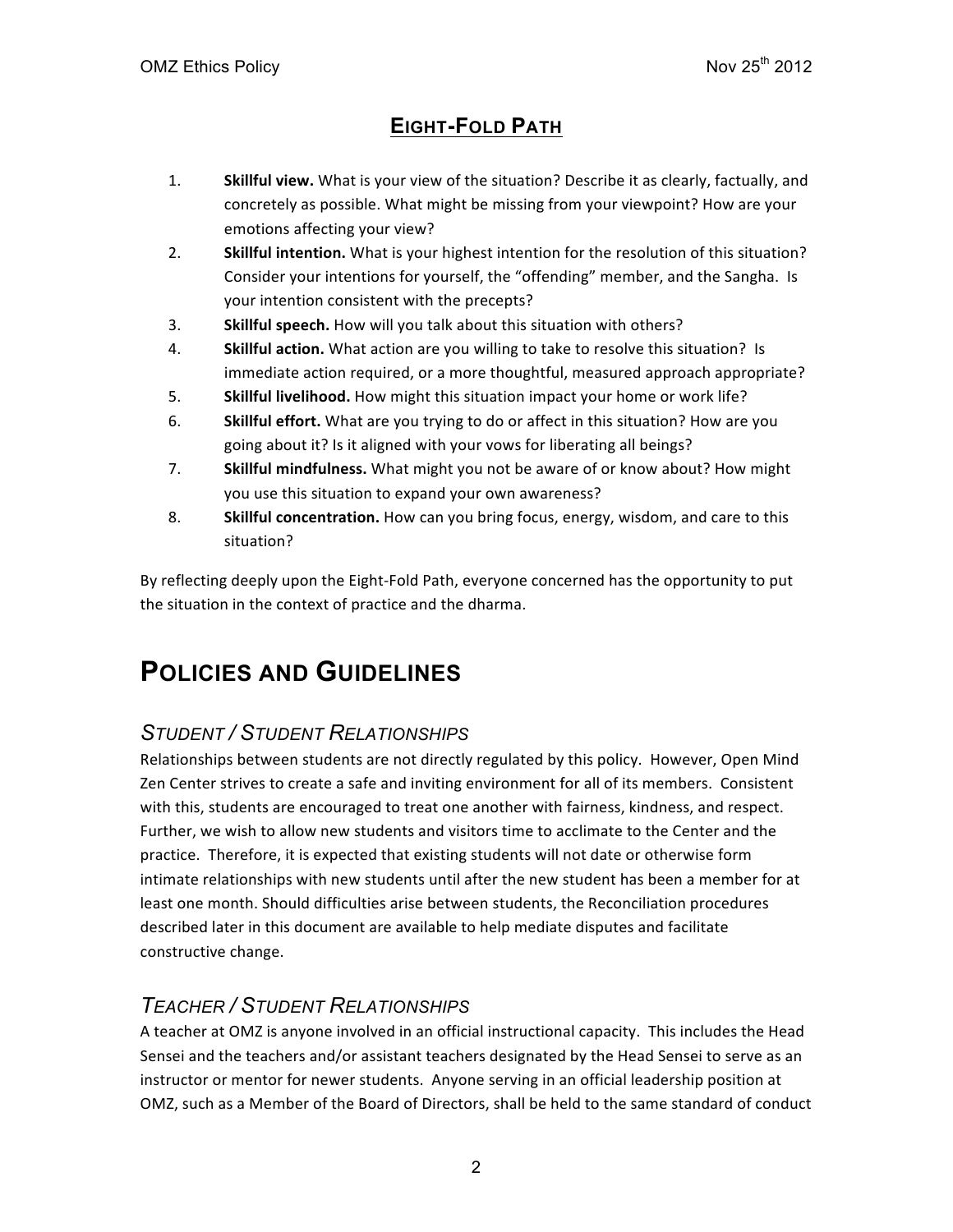as a teacher. Senior students who occasionally assist teachers in instruction, such as giving Dharma talks, are considered "students" for the purpose of this policy. Guidelines for senior students are described in the "Student / Student Relationships" section of this policy.

Student / teacher relationships should be based on mutual respect, compassion, and kindness. We acknowledge the inequality inherent in such a relationship and the power issues involved. We specifically acknowledge the great harm, both psychological and spiritual, that results from teachers becoming sexually involved with their students, both for the teacher and student involved, and for the community as a whole. We, therefore, consider it unethical for a teacher to engage in an intimate relationship beyond simple friendship with his or her student.

Open Mind Zen considers it important to honor and respect marriage. Therefore, it is also considered unethical for a teacher to form an intimate relationship with a student while either the teacher or the student is married to another person. Should this happen, the teacher shall immediately cease all teaching duties for a minimum of six months. In addition, the Guardian Council shall review the situation to determine whether further actions are warranted.

Should a single teacher feel that they are in danger of forming an intimate relationship with a single student, the teacher must do the following:

- Immediately suspend the student-teacher relationship.
- Notify the Guardian Council of the situation.
- Begin a one-month "cooling off" period where the teacher and student don't date.

The Guardian Council will then review the situation to determine if further actions are warranted. At a minimum, the teacher shall be put on a six-month probation period. During the probation period, the Guardian Council may elect to suspend teaching privileges or take further actions as deemed necessary.

#### *TEACHER / VISITOR RELATIONSHIPS*

A visitor is defined as a person who only occasionally visits OMZ and who has not formed a mentoring relationship with an OMZ teacher. Teacher / visitor relationships should be based on mutual respect, compassion, and kindness. We acknowledge the potential inequality in such a relationship and the power issues involved. We, therefore, consider it unethical for a teacher to engage in an intimate relationship beyond simple friendship with a visitor to OMZ.

Open Mind Zen considers it important to honor and respect marriage. Therefore, it is also considered unethical for a teacher to form an intimate relationship with a visitor while either the teacher or the visitor is married to another person. Should this happen, the teacher shall immediately cease all teaching duties for a minimum of six months. In addition, the Guardian Council shall review the situation to determine whether further actions are warranted.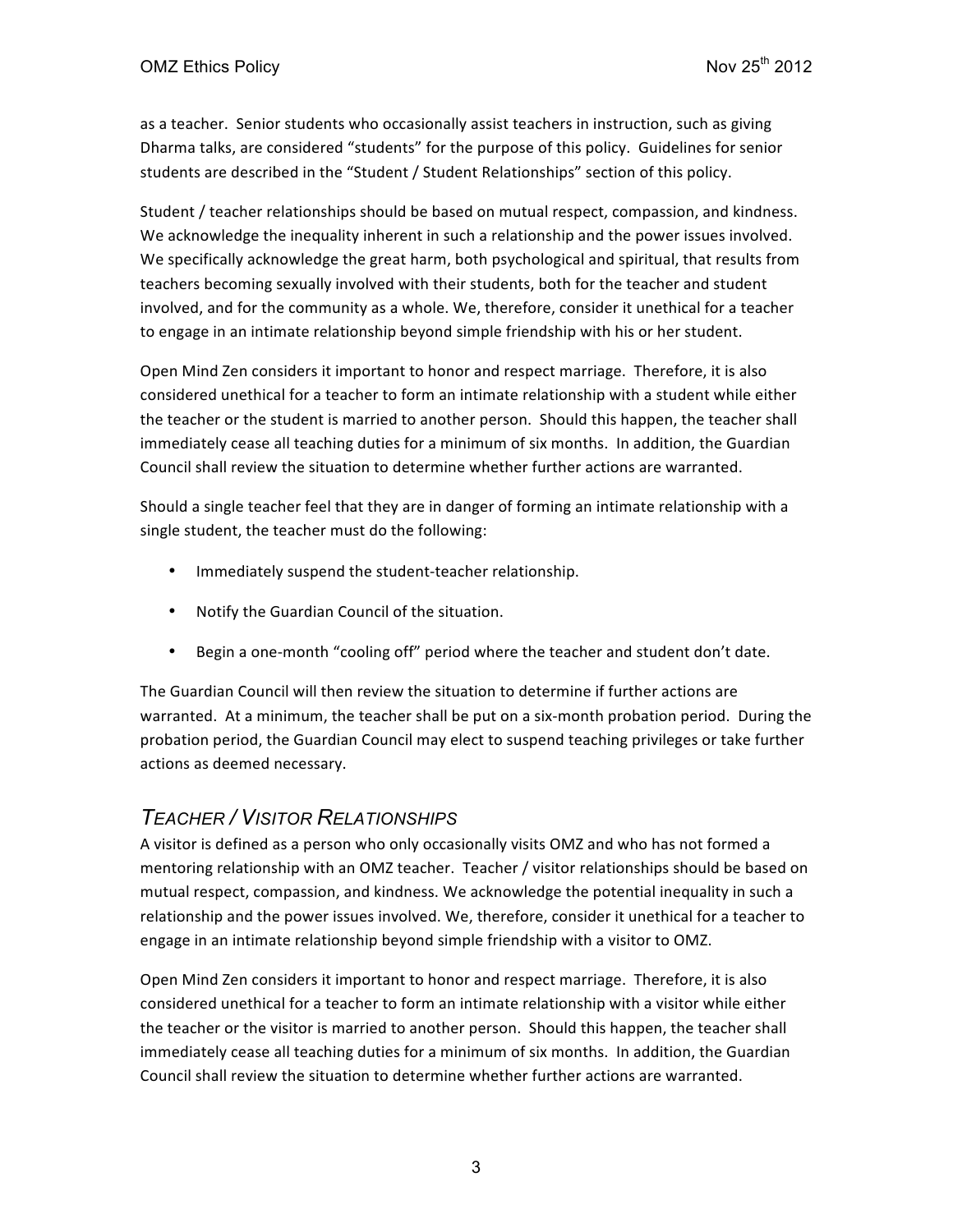Should a single teacher feel that they are in danger of forming an intimate relationship with a single person who has visited OMZ within the last six months, the teacher must immediately notify the Guardian Council of the relationship. The Guardian Council is responsible for reviewing the situation to determine whether further actions are warranted.

#### *ATONEMENT*

Any person who acts inappropriately is expected to make every effort to realign their conduct in accord with the precepts and to take the actions necessary to restore the harmony of the Sangha and mitigate any harm done. Such atonement is an integral part of our spiritual practice. This spirit is captured in the verse of Atonement, which is repeated during each Sunday service.

#### **Verse of Atonement**

*All negative karma, ever committed by me since of old, On account of my beginningless greed, anger and ignorance; Born of my actions, speech and thought; Now I atone for it all.*

#### *CONFIDENTIALITY*

Each student should feel free to explore the Dharma and study the self in an environment of trust and confidentiality.

Conversations with Teachers during Dokusan (interviews) and other practice discussion are privileged under the Law, but only when made privately without the intent of further disclosure, except to other persons present in furtherance of the purpose of the communication. Personal information offered at meetings, practice events, or Sangha gatherings are not confidential.

## **RECONCILIATION**

We are committed to solving problems and resolving issues that may arise from inappropriate action. If a person believes that they have been inappropriately treated and seeks resolution, the following steps may be taken.

#### *GUARDIAN COUNCIL*

The OMZ Guardian Council has been instituted to facilitate and monitor the Reconciliation process. The Guardian Council will consist of four members from the Sangha. Three of these members will be designated as active members, and the fourth person will be the designated alternate. The OMZ Board of Directors nominates members to the Guardian Council. The current membership of the OMZ Guardian Council will be posted at the Center for easy reference by the Sangha. The Guardian Council participates in the Reconciliation process as described below. Also, the Guardian Council is available to answer any questions that Sangha members my have about the Reconciliation process.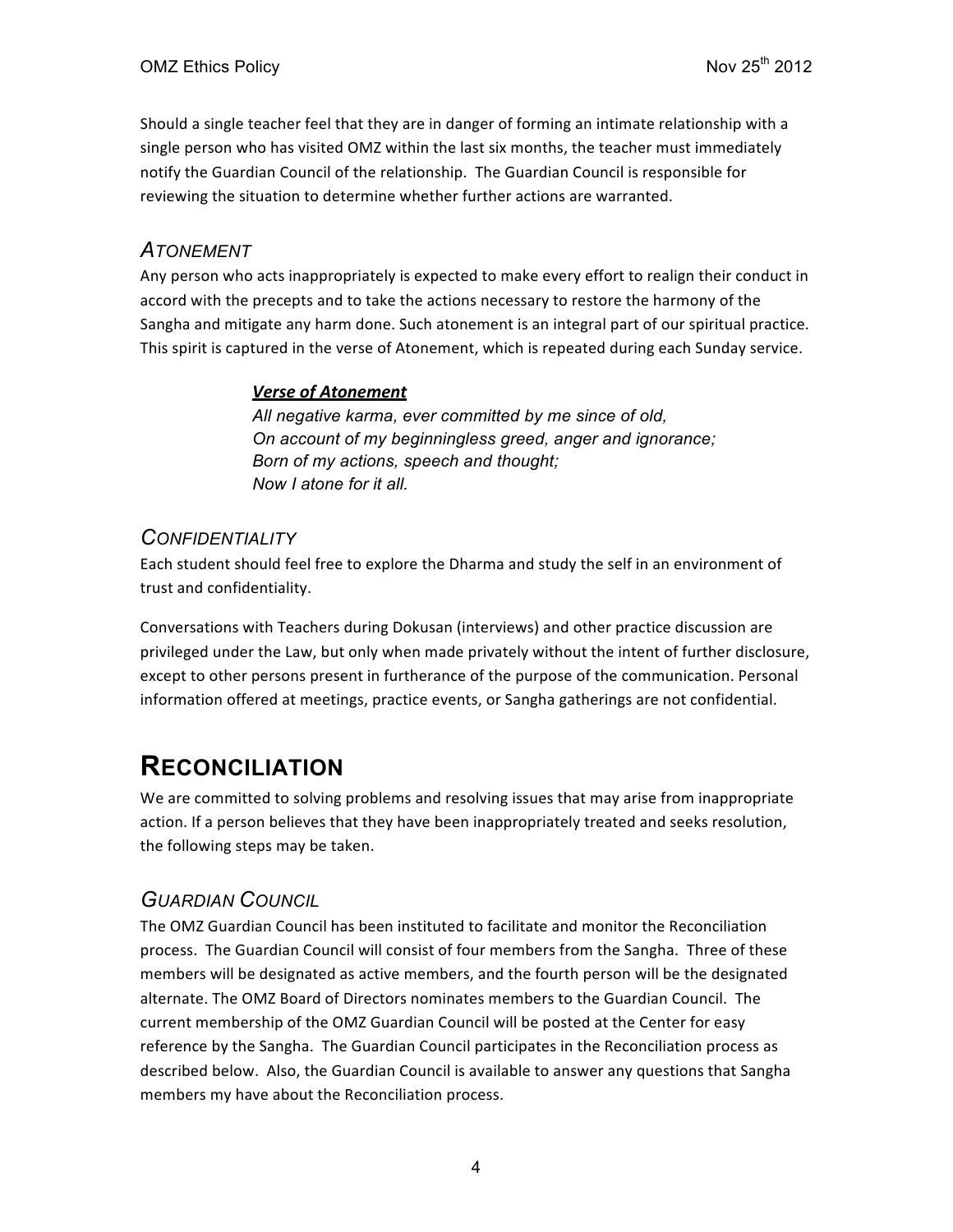#### *INFORMAL RESOLUTION*

The aggrieved person should directly contact the person(s) who has (have) allegedly acted inappropriately, making an effort to reach an understanding and to resolve differences. All of the parties involved are encouraged to treat one another with kindness and respect consistent with the Guiding Principles outlined in this policy. If the dispute is not resolved, then the aggrieved person may proceed to the next step of the Reconciliation process, Internal Mediation.

Should the parties involved in the informal resolution process feel that a change to OMZ policy is warranted, a written appeal must be made to the OMZ Board requesting this change. The aggrieved person shall submit a written request that is signed by all parties in the dispute for the OMZ Board of Director's consideration. The OMZ Board of Directors shall vote on the recommended changes within two weeks of receiving the written request. OMZ Board members involved in the dispute shall recuse themselves of participating in this process.

#### *INTERNAL MEDIATION*

If the grievance cannot be resolved informally, then the aggrieved person may request a meeting with the senior-most Teacher not involved in the grievance to mediate the dispute. The role of the Teacher in this process will be to facilitate discussion, helping the parties to reach a mutually agreed upon resolution of the issues. If the parties are unable to resolve the differences through this mediation process, then the aggrieved person may proceed to the next step in the Reconciliation process by requesting a meeting with the Guardian Council.

Should the parties involved in the informal resolution process feel that a change to OMZ policy is warranted, a written appeal must be made to the OMZ Board requesting this change. The aggrieved person shall submit a written request that is signed by all parties in the dispute for consideration by the OMZ Board of Directors. The OMZ Board of Directors shall vote on the recommended changes within two weeks of receiving the written request. OMZ Board members involved in the dispute shall recuse themselves of participating in this process.

#### *APPEAL TO THE GUARDIAN COUNCIL*

The next step in the Reconciliation process involves a formal appeal to the Guardian Council. The person filing the grievance will provide the Guardian Council with a written description of the alleged inappropriate action and the efforts to resolve the matter informally and through mediation. The person who allegedly acted inappropriately shall respond to the allegation in writing to the Guardian Council within one week. The Guardian Council shall request a meeting within four weeks of receipt of the response. Should a member of the Guardian Council be included in the Grievance, than the alternate Council member shall replace that person. If additional alternates are required beyond this, the OMZ Board of Directors shall select new Guardian Council members prior to continuing the Reconciliation process.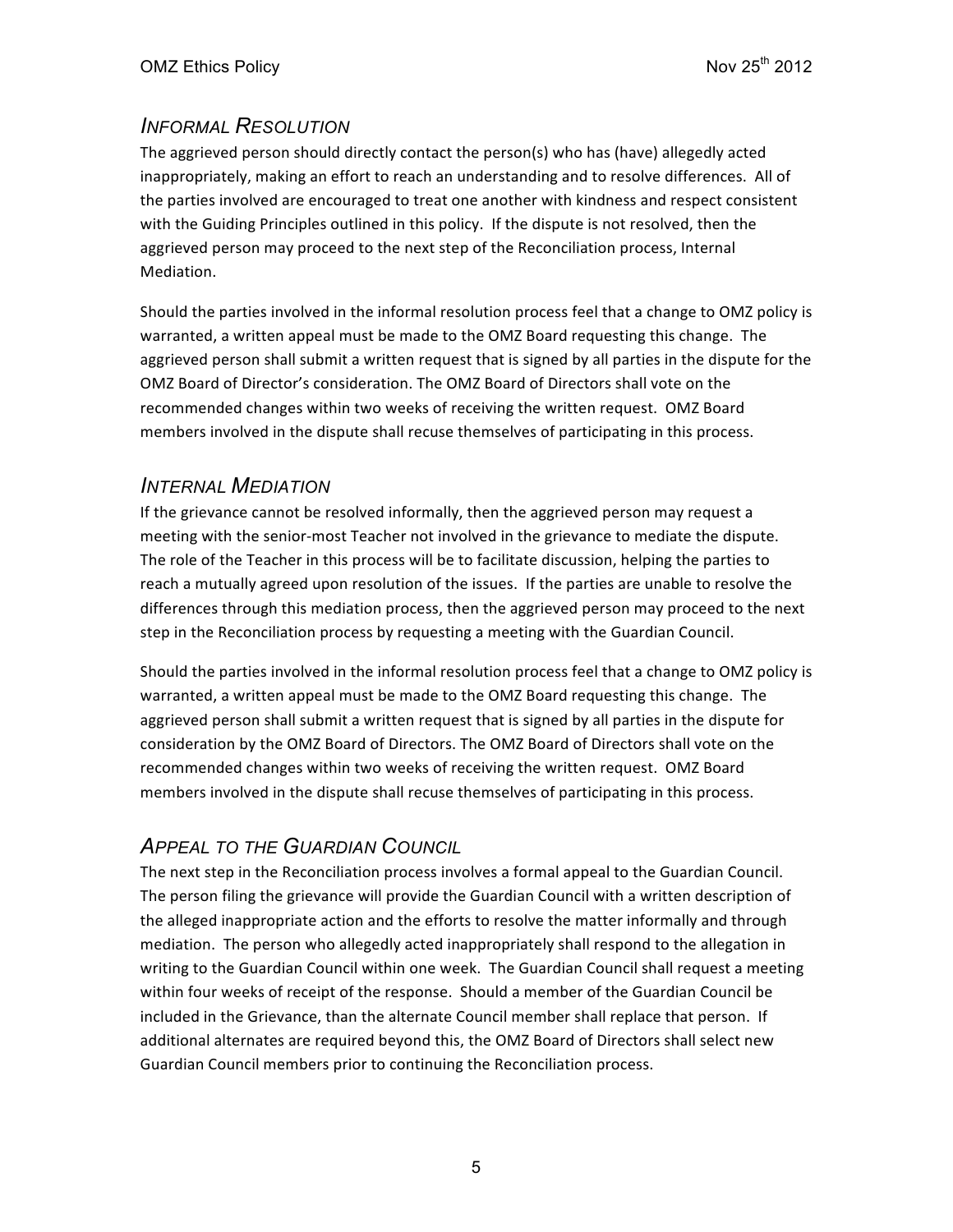The Guardian Council shall hold a meeting that includes the person alleging the grievance, the person(s) who allegedly acted inappropriately, and at least one member of the OMZ Board of Directors. The selected OMZ Board member shall serve as an observer only, not as an active participant in the process. If the parties agree, this meeting may include others who have knowledge relevant to the case under discussion. At the conclusion of the meeting, the Guardian Council will caucus to determine what corrective actions, if any, are to be instituted. The Guardian Council shall provide a written statement of the position reached to the parties involved and the OMZ Board of Directors within one week of the meeting. If the parties are unsatisfied with the findings of the Guardian Council, then they may proceed to the final stage of the Reconciliation policy, which involves appealing to the White Plum Asanga.

Only the OMZ Board of Directors has the legal authority to change OMZ policy or change the status of an OMZ teacher. Therefore, should the Guardian Council's decision result in recommendations to change OMZ policy or to change the status of an OMZ Teacher, the Guardian Council shall submit a written request to the OMZ Board of Directors to enact the change. The OMZ Board of Directors shall vote on the recommended changes within two weeks of receiving the written request. OMZ Board members involved in the dispute shall recuse themselves of participating in this process.

#### *APPEAL TO THE WHITE PLUM ASANGA*

The final step in the grievance process involves an external appeal to the White Plum Asanga. The White Plum Asanga is an organization of affiliated Zen Centers in the lineage of Hakuyu Taizan Maezumi Roshi. Open Mind Zen Center is an active member of this organization.

Appeals to the White Plum Asanga should only be undertaken after all other avenues to resolve the issues within OMZ have been exhausted. Therefore, students should complete all of the earlier steps in the Reconciliation process before making an external appeal. Members wishing to appeal to the White Plum Asanga must first notify the OMZ Board in writing of their intent to do so. Once this is complete, the member should contact the White Plum Asanga member that has been designated to assist in the OMZ Reconciliation process. If necessary, the White Plum designee will elevate the issue to the full White Plum Asanga.

## **CONCLUSION**

This policy was issued on November 25, 2012 after being endorsed by the Board of Directors on November 15, 2012. It applies to all who practice, study, and teach at OMZ and shall be kept on file and freely distributed to all.